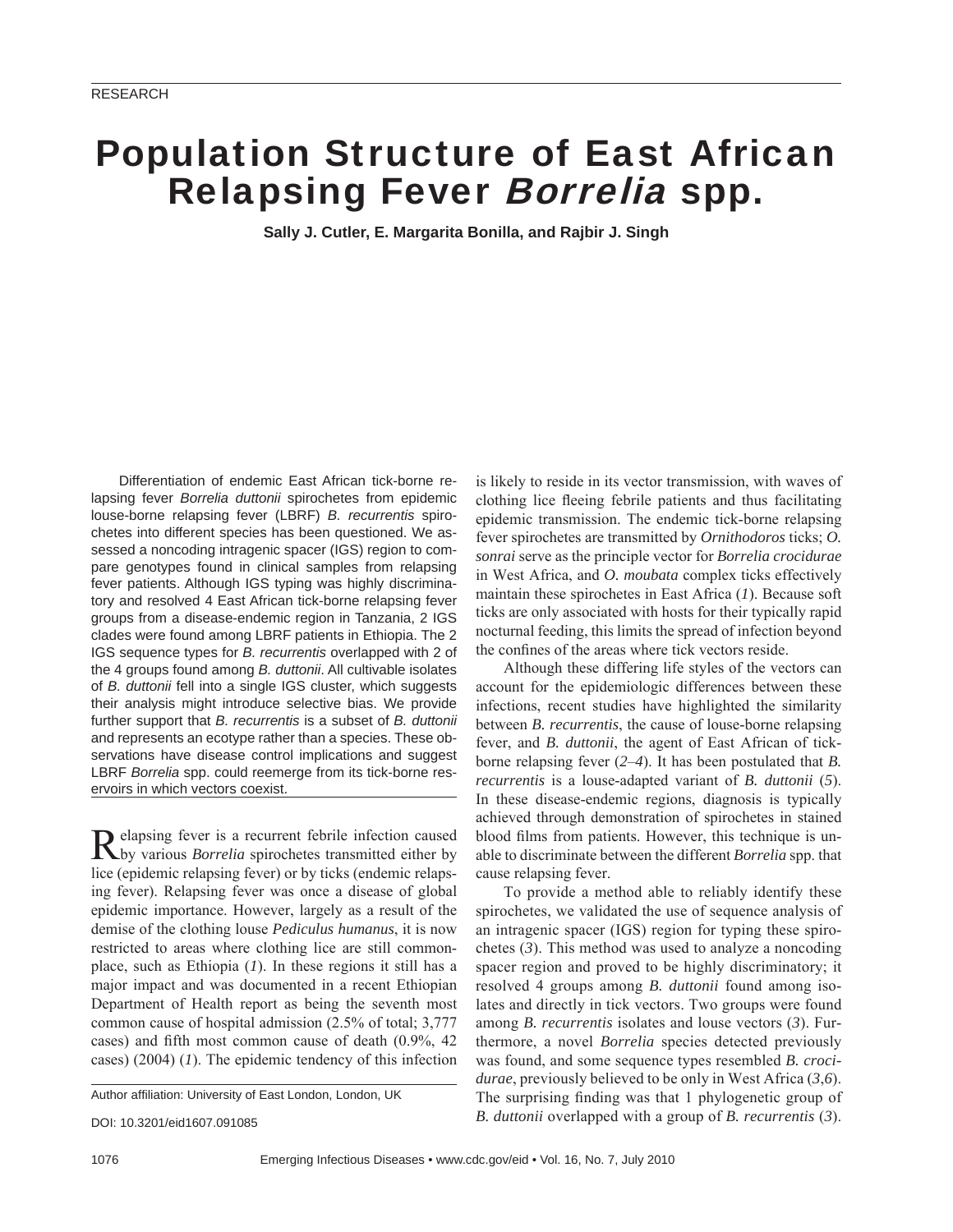This colinearity was further supported by complete genomic sequencing of 1 isolate of *B. recurrentis* and 1 of *B. duttonii*, which suggests that *B. recurrentis* is a decaying genome that evolved from either *B. duttonii* or a common ancestral strain (*5*).

To further explore this apparent overlap between *B. duttonii* and *B. recurrentis*, we sequenced and compared additional gene targets. However, this study focused upon coding genes that were under different selective pressure and thus were not necessarily comparable to the noncoding IGS previously used. Furthermore, these investigations used only cultivable strains, and thus could represent bias toward those able to grow under axenic conditions. These investigations disclosed a clear demarcation between *B. duttonii* and *B. recurrentis* (*4*).

To resolve this apparent dichotomy, we undertook additional IGS typing directly on serum samples collected from patients with clinical cases, thus removing the selective pressure of cultivation. We report the results of those investigations.

## **Materials and Methods**

## **Clinical Samples**

Eighty-eight serum samples from patients in Ethiopia with relapsing fever that were blood film–positive for spirochetes were collected and stored frozen at –20°C before testing. Similarly, 23 samples collected from patients in Tanzania were collected and stored frozen. An additional series of 45 samples from family members accompanying patients to hospital as potential blood donors were available for analysis. Ethical approval for their collection and testing for relapsing fever had been granted for earlier studies (Ethiopia [*7*] and Commission for Science and Technology [COSTECH] 2001–330-NA-2001–25 for Tanzania).

#### **DNA Extraction**

Serum samples were centrifuged at 13,000 rpm in a microfuge for 30 min and 100 μL of the pellet was used for DNA extraction. After an initial proteinase K digestion in a waterbath at 56°C for 1 h, DNA extraction was conducted by using DNeasy reagents (QIAGEN, Valencia, CA, USA) according to the manufacturer's protocol for the QIAcube

robotic platform with a final elution volume of 200  $μ$ L.

#### **Preliminary Screening for** *Borrelia* **spp.**

A real-time TaqMan flagellin assay was used to screen samples for the presence of borrelial DNA before investigation. The primers are shown in Table 1. Primers were used at a final concentration of  $1,000$  mmol/L, and the probe was used at a final concentration of 50 mmol/L. A mastermix composed of PCR working concentration buffer without MgCl<sub>2</sub> (Invitrogen, Carlsbad, CA, USA), 0.2  $mmol/L$  of each dNTP, 5  $mmol/L$   $MgCl<sub>2</sub>$ , 0.075  $mmol/L$ Rox, and 0.06 U Taq polymerase (Invitrogen). Mastermix was divided into aliquots of 23 μL to which 2 μL of extracted DNA was added. A MX3000 thermocycler (Stratagene, La Jolla, CA, USA) was used with an initial denaturation of 95°C for 10 min, followed by 50 cycles each at 94°C for 15 s and 60°C for 60 s. Results were read at a Fam wavelength (emission 516) by using Rox as a reference wavelength (emission 610).

#### **IGS Typing**

Samples positive for *Borrelia* DNA by the flagellin real-time assay were further subjected to IGS typing. A nested PCR was used to amplify the IGS, with outer primers anchored within the 3′ end of the *rrs* ribosomal gene and the 5′ end within the *ileT* gene as used previously (*3*). Primer sequences are shown in Table 1. Conventional PCR was performed by using 25-μL reaction volumes in My Cycler thermocylers (Bio-Rad, Hercules, CA, USA) with an initial denaturation at 94°C for 3 min, followed by 35 cycles at 94 $\degree$ C for 30 s, 55 $\degree$ C for 30 s, and 74 $\degree$ C for 60 s, and a final extension at  $72^{\circ}$ C for 7 min. A 2-μL volume from the first-round reaction was added to 23 μL of fresh second-round mastermix. This mixture was heated at 94°C for 3 min, followed by 35 cycles at 94°C for 30 s, 60°C for 30 s, and 74 $\degree$ C for 60 s, and a final extension at 72 $\degree$ C for 7 min. Resulting amplicons were resolved by electrophoresis on 1% agarose gels stained with ethidium bromide (0.5 μg/ mL). Different manipulations of the PCR were conducted in different laboratory areas to avoid contamination, and nontemplate controls were included at a ratio of 1 for every 15 samples tested.

| Table 1. Primer and probe sequences used in study of East African relapsing fever Borrelia spp.* |                                            |  |  |
|--------------------------------------------------------------------------------------------------|--------------------------------------------|--|--|
| Primer specificity                                                                               | Primer/probe sequence, $5' \rightarrow 3'$ |  |  |
| Flagellin forward                                                                                | CTAGTGGGCATAGAATTAATCGTGC                  |  |  |
| Flagellin reverse                                                                                | <b>GCTTGGGATAACCCTCTAATTTGA</b>            |  |  |
| Flagellin probe                                                                                  | fam-TGGTATGGGTGTTGCTGGGAAAATTACG-bhq1      |  |  |
| First-round IGS forward                                                                          | GTATGTTTAGTGAGGGGGGTG                      |  |  |
| First-round IGS reverse                                                                          | <b>GGATCATAGCTCAGGTGGTTAG</b>              |  |  |
| Second-round IGS forward                                                                         | AGGGGGGTGAAGTCGTAACAAG                     |  |  |
| Second-round IGS reverse                                                                         | GTCTGATAAACCTGAGGTCGGA                     |  |  |
| $*IOC$ introducio opener                                                                         |                                            |  |  |

GS, intragenic spa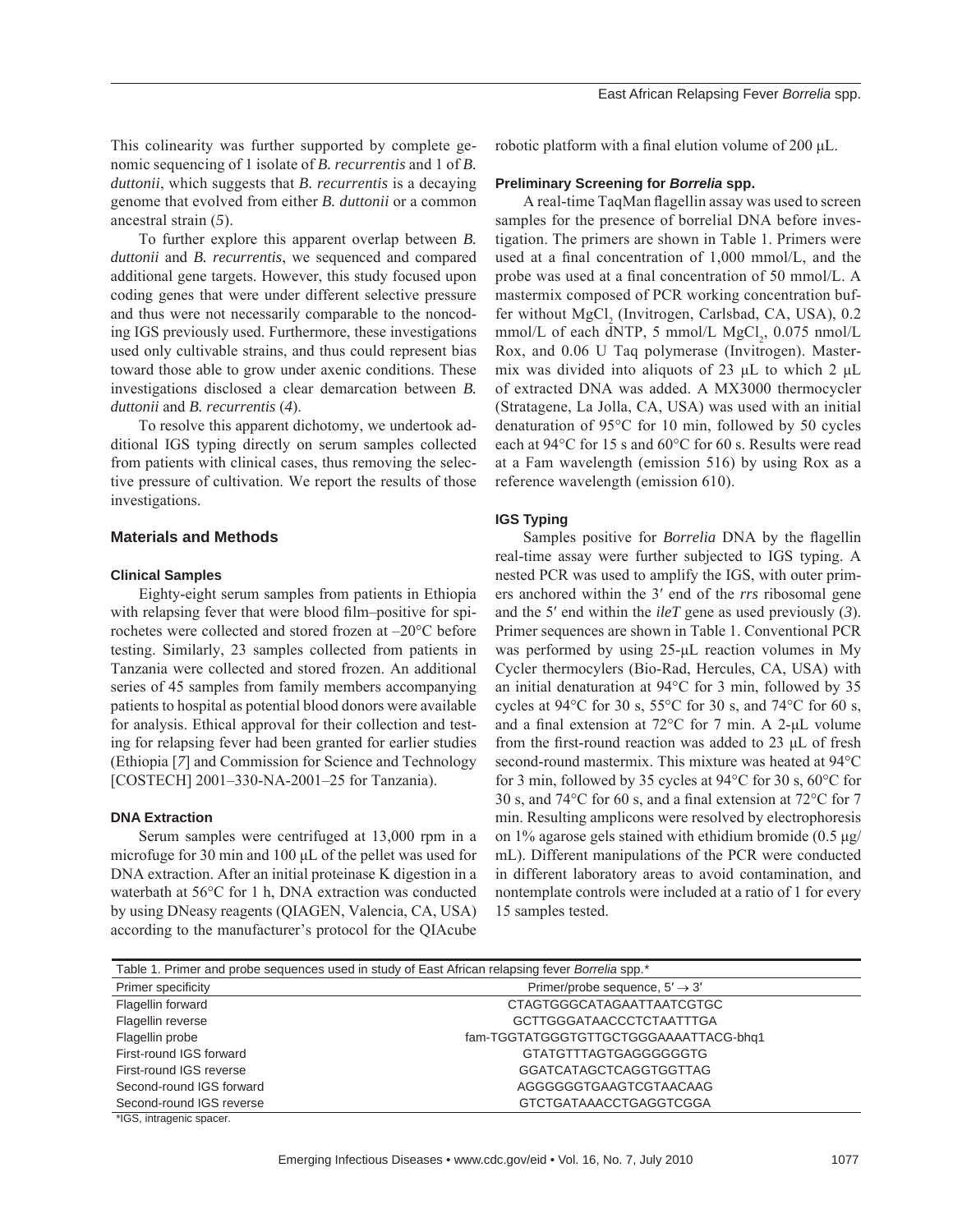# RESEARCH

## **Sequencing and Phylogenetic Analysis**

Resulting amplicons were subjected to sequence analysis on an ABI 3700 automated DNA sequencer (Applied Biosystems, Foster City, CA, USA) at the Genome Centre Queen Mary's University, London. The inner nested primers were additionally used for sequencing primers at a concentration of 10 pmol/μL. Sequence results were aligned by using ClustalW (www.ebi.ac.uk/clustalw) trimmed and a neighbor-joining phylogenetic tree was constructed by using MEGA4 (*8*).

## **Results**

Most samples collected from patients with either louseborne (all 88 serum samples) or tick-borne relapsing fever (21/23 samples), yielded a positive PCR result upon initial screening and subsequently when tested for IGS. The 2 samples positive by initial microscopy, but negative by PCR, may represent DNA degradation over the prolonged period of frozen storage before testing. Additionally, 15 of 45 blood donors who accompanied patients in Tanzania had positive test results upon screening; samples from 9 of these also produced IGS amplicons. Nontemplate controls showed negative results.

IGS sequence data were obtained for 90% of the 124 PCR screen–positive samples (18 from patients with tickborne relapsing fever, 85 from patients with louse-borne relapsing fever, and 9 from blood donors in Tanzania) and used for phylogenetic analysis. Only 5 of the 34 identical *B. recurrentis* type I sequences (represented by *B. recurrentis* A1 DQ000277) and 7 of the 43 *B. recurrentis* type II sequences (represented by *B. recurrentis* A11 DQ000278) are shown in Figure.

Similar to results found when looking at cultivable strains and IGS data in ticks or lice (*3*), we were able to show 4 clades among *B. duttonii* and 2 for *B. recurrentis* (Figure). Two of the *B. duttonii* clades contained only sequence types from patients in Tanzania or blood donors. Notably, all of the cultivable strains of *B. duttonii* resembled sequence type I. The other previously designated type IV (*3*), represented by *B. duttonii* WM (DQ000282) that had been represented by a single patient sequence, was found in 2 additional patient samples and in 1 serum sample from a blood donor. The remaining 2 *B. duttonii* clades overlapped with the 2 *B. recurrentis* clades. The accession numbers for the sequences types shown in Figure are deposited under GenBank nos. GQ401243–GQ401278 (Table 2).

#### **Discussion**

The findings of this study build upon those previously reported (*3*). As before, on the basis of IGS sequence types, we identified 4 distinct clusters of *B. duttonii*. Thus, the findings of this study, which analyzed sequence types in clinical samples, generally mirror results found when in-



Figure. Phylogenetic tree of intragenic space sequences showing 2 groups among *Borrelia recurrentis* and 4 groups among *B. duttonii*. Tree created by using the unweighted pair group method with arithmetic mean. The *B. recurrentis* groups overlap with *B. duttonii* groups. Scale bar indicates nucleotide substitutions per site. Tz, Tanzania.

vestigating sequence types of bacteria in arthropod vectors (*3*). The notable exception to this was the absence of the novel *Borrelia* sp. previously detected by Scott et al. in ticks (*3*) and by others in ticks and human samples (*6*,*9*). Whether detection of this species in humans with fever was directly related to the fever or incidental remains to be assessed through properly structured epidemiologic investigations. We did not detect this species among samples collected from patients with clinical relapsing fever in our study population. In consequence, our findings do not support the conclusion that this species has the potential to cause human infection.

Our samples from Tanzania were collected from villagers living in traditional mud-built dwellings; these dwellings usually have >80% infestation rates with *O. moubata* ticks. Regular nocturnal feeding by ticks could account for efficient transmission of these spirochetes to humans. Consequently, it is not surprising that samples from these persons, or from the asymptomatic blood donors who lived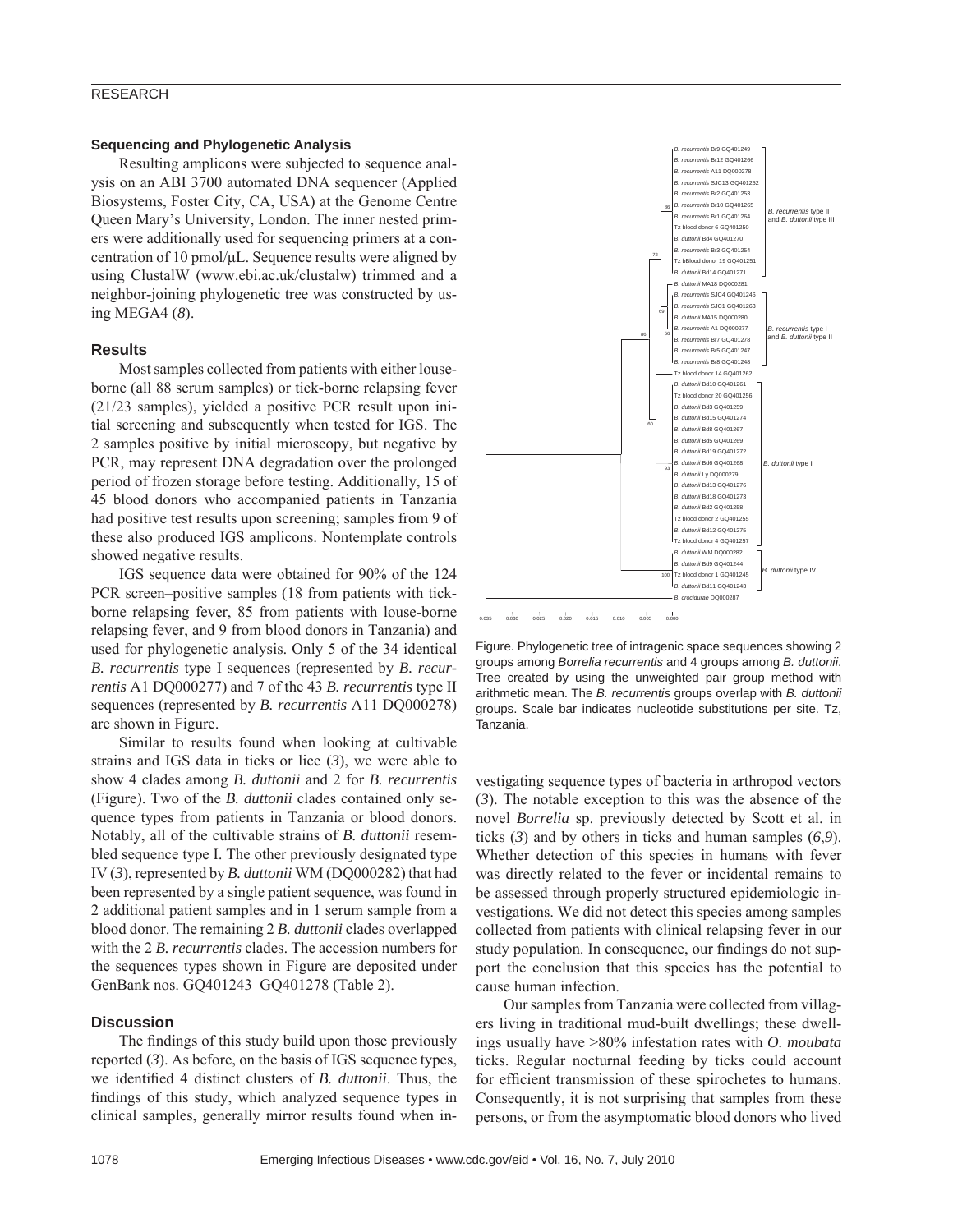in similar conditions, were positive for *B. duttonii*. The absence of evidence of cross-contamination of the assays further substantiates these findings. Others have reported microscopy positive samples and PCR positive results from asymptomatic persons in Tanzania (*6*), which lends further support to this finding. Whether these observations represent persistent infection, as seen in the related spirochete that causes Lyme borreliosis, or reflects continued exposure by feeding ticks, remains to be elucidated.

Conversely, in Ethiopia, data are not available concerning the prevalence of soft tick species; however, infestation with clothing lice is commonplace (*10*). Based on the vector prevalence, in Ethiopia, relapsing fever has always been presumed to result from *B. recurrentis* infection. A subset of serum samples included in the current study were found to harbor a premature stop codon in their *recA* gene (S.J. Cutler et al., unpub. data), a feature disclosed in *B. recurrentis*, but not *B. duttonii,* in the recently completed whole genome sequencing of these spirochetes (*5*). This finding provides further evidence for the identification of infecting spirochetes among these samples.

The distribution of IGS profiles found among Tanzanian blood donors did not appear to differ from that found among persons with clinical cases in this region. The apparent absence of associated clinical signs is likely to correlate with a degree of local immunity. This finding is the basis of much local folk lore on the need to have regular tick exposure to boost immunity (*11*). These spirochetes undergo multiphasic antigenic variation (*12*), and whether they would continue to cause asymptomatic infection if the spirochetes underwent antigenic variation remains speculative. Furthermore, these organisms are able to evade key components of the innate immune response (*13*). This evasion might help account for their presence in asymptomatic persons.

Strikingly, the IGS sequence type for the cultivable isolates obtained for *B. duttonii* all fell into a single clade in which only *B. duttonii* sequence types were represented. This finding would explain the distinct clustering previously reported that separated *B. duttonii* from *B. recurrentis* when a multigene sequence–based approach was used (*4*). It may be that this particular cluster of *B. duttonii* is more readily cultivable that those belonging to other clades, thus highlighting the potential for misinterpretation of population structure analysis that is based only on cultivable isolates.

We had reported that *B. recurrentis* fell into 2 clades, which we can reconfirm with our current in situ findings (*3*). Of the samples tested from patients in Ethiopia with louse-borne relapsing fever, 44% fell into the type I clade and 56% were type II. Interestingly, our earlier work showed that *B. duttonii* type II represented by tick sample MA/15 (DQ000280) had a IGS sequence identical to those found for *B. recurrentis* type I from Ethiopia. Our current findings have provided further support for this observation by showing that another *B. duttonii* type III represented by tick sample MA/18 (DQ000281) aligns more closely with *B. recurrentis* IGS types. Further examples of IGS sequence homology were found between spirochetes that cause louse-borne relapsing fever and those that cause tickborne relapsing fever, in samples from 2 patients from Tanzania with tick-borne relapsing fever (Bd4 and Bd14) and also from 2 blood donors from Tanzania (Tz blood donor 6 and Tz blood donor 19); the isolates clustered among *B. recurrentis* type II.

Table 2. Sample designation and accession numbers for *Borrelia recurrentis* and *B. duttonii,* East Africa

|                    |                       | GenBank       |            |
|--------------------|-----------------------|---------------|------------|
| Strain designation | <b>Species</b>        | accession no. | Reference  |
| <b>Bd11</b>        | B. duttonii           | GQ401243      | This study |
| Bd9                | B. duttonii           | GQ401244      | This study |
| Tz blood donor 1   | B. duttonii           | GQ401245      | This study |
| SJC4               | B. recurrentis        | GQ401246      | This study |
| Br5                | B. recurrentis        | GQ401247      | This study |
| Br8                | <b>B.</b> recurrentis | GQ401248      | This study |
| Br9                | <b>B.</b> recurrentis | GQ401249      | This study |
| Tz blood donor 6   | B. duttonii           | GQ401250      | This study |
| Tz blood donor 19  | B. duttonii           | GQ401251      | This study |
| SJC <sub>13</sub>  | <b>B.</b> recurrentis | GQ401252      | This study |
| Br <sub>2</sub>    | <b>B.</b> recurrentis | GQ401253      | This study |
| Br <sub>3</sub>    | <b>B.</b> recurrentis | GQ401254      | This study |
| Tz blood donor 2   | B. duttonii           | GQ401255      | This study |
| Tz blood donor 20  | B. duttonii           | GQ401256      | This study |
| Tz blood donor 4   | B. duttonii           | GQ401257      | This study |
| Bd <sub>2</sub>    | B. duttoii            | GQ401258      | This study |
| Bd <sub>3</sub>    | B. duttonii           | GQ401259      | This study |
| Bd7                | B. duttonii           | GQ401260      | This study |
| <b>Bd10</b>        | B. duttonii           | GQ401261      | This study |
| <b>Bd14</b>        | B. duttonii           | GQ401262      | This study |
| SJC1               | B. recurrentis        | GQ401263      | This study |
| Br1                | <i>B. recurrentis</i> | GQ401264      | This study |
| Br10               | B. recurrentis        | GQ401265      | This study |
| <b>Br12</b>        | B. recurrentis        | GQ401266      | This study |
| Bd8                | B. duttonii           | GQ401267      | This study |
| Bd6                | B. duttonii           | GQ401268      | This study |
| Bd5                | B. duttonii           | GQ401269      | This study |
| Bd4                | B. duttonii           | GQ401270      | This study |
| <b>Bd14</b>        | B. duttonii           | GQ401271      | This study |
| Bd19               | B. duttonii           | GQ401272      | This study |
| Bd18               | B. duttonii           | GQ401273      | This study |
| <b>Bd15</b>        | B. duttonii           | GQ401274      | This study |
| <b>Bd12</b>        | B. duttonii           | GQ401275      | This study |
| <b>Bd13</b>        | B. duttonii           | GQ401276      | This study |
| Bd1                | B. duttonii           | GQ401277      | This study |
| Br7                | <b>B.</b> recurrentis | GQ401278      | This study |
| A <sub>1</sub>     | <b>B.</b> recurrentis | DQ000277      | (3)        |
| A11                | B. recurrentis        | DQ000278      | (3)        |
| Ly                 | B. duttonii           | DQ000279      | (3)        |
| MA15               | B. duttonii           | DQ000280      | (3)        |
| <b>MA18</b>        | B. duttonii           | DQ000281      | (3)        |
| <b>WM</b>          | B. duttonii           | DQ000282      | (3)        |